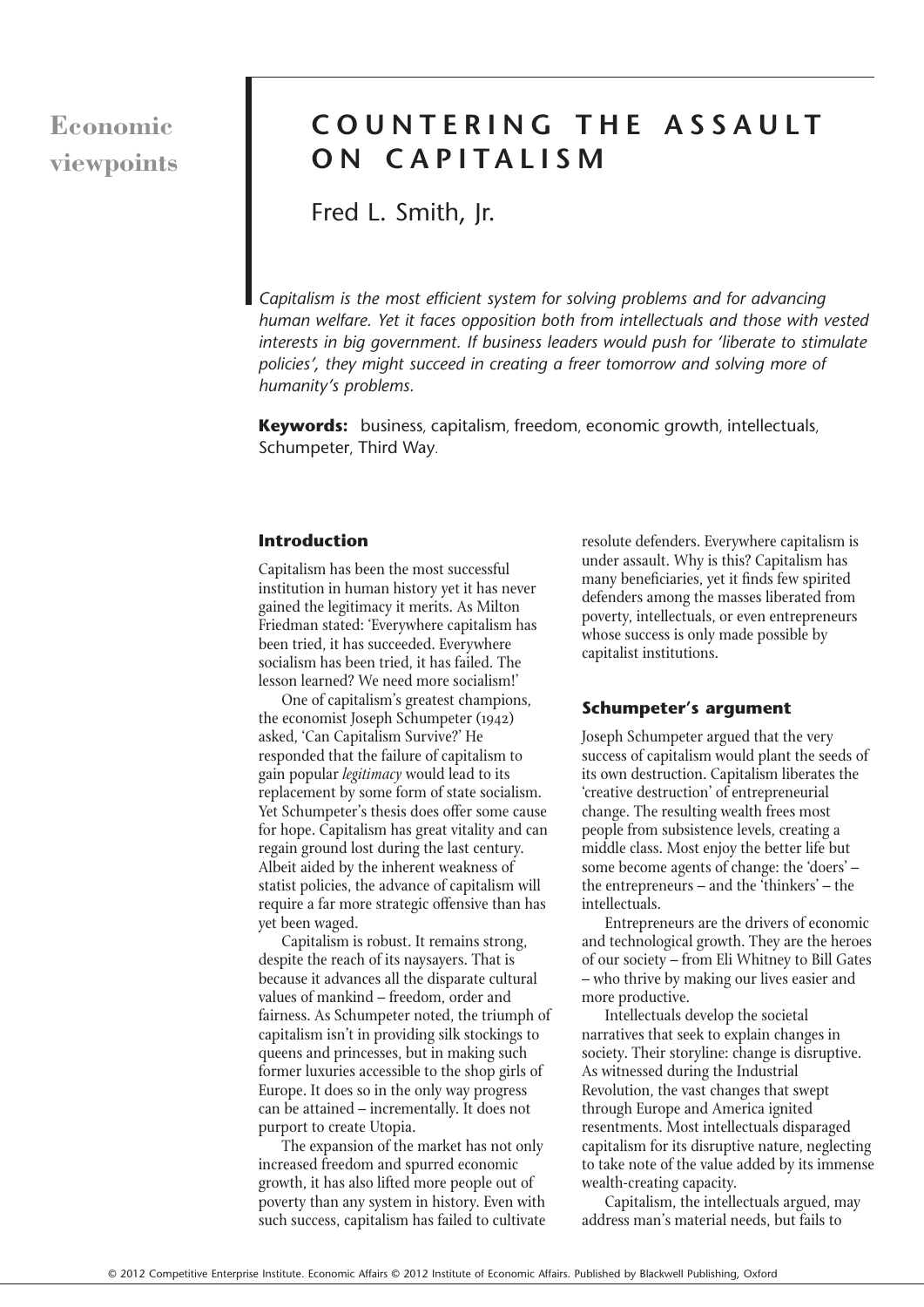advance higher order needs – community, environmental protection, equality and justice. Economics Nobel Laureate Friedrich A. Hayek aptly described the fatal conceit as intellectuals' belief that they can direct social change for the benefit of mankind (Hayek, 1988). These intellectual critics of capitalism argued that the gains were concentrated too heavily, that the benefits diffused too slowly, that not all benefited equally and capitalism must be modified to better address poverty, inequality, pollution, illiteracy, public health and other societal problems.

Intellectuals craft the narratives, stories and metaphors framing and shaping what become the popular views of societal change. As the anti-capitalist narratives gain in popularity, the view of capitalism as an immoral means of creating wealth and knowledge becomes ever more entrenched. As those ideas influence public policy, freedom declines and statism rises.

## **The 'Third Way' folly**

Government has certainly grown relative to the private sector since Schumpeter published his essay. At the end of the nineteenth century in the United States, government comprised less than ten per cent of the economy. Today, government either consumes or directs nearly half of the economy, with direct government spending alone reaching almost 40 per cent of GDP. Still, the costs of expanded government intervention extend far beyond the direct costs that are readily visible in taxing and spending.

Government regulations impose costs that are off-budget, but no less real. They stifle innovation and entrepreneurship. At the US federal level alone, regulatory costs now approach \$US 2 trillion. Vast swaths of the economy are constrained by mandates and bans, government-subsidised competitors and pervasive moral hazards.

Yet rather than fight for economic freedom, many in the business community have responded to this growing threat by seeking to use government to their own advantage. The corrupting influence of political regulation on business has led to a system of crony capitalism in which vested economic interests protect their positions by undermining competition through the wielding of political power. To that end, they forge powerful alliances with other forces with a stake in the status quo – from the politicians on whose favour the crony capitalists depend to the fashionable-cause activist groups and establishment media whose approval the *bien pensant* so crave.

Today, we see the end result in a statist status quo – known as 'managed capitalism', 'capitalism with a human face', the 'third way' and other nebulous monikers – in which established political and economic interests stand athwart the Schumpeterian process of creative destruction yelling 'stop' and have the force to back up their admonition. That is what we have in America today: a mixed economy, far down the *Road to Serfdom* against which Hayek warned (Hayek, 1944).

Thus, the innovative and pro-market intellectual upstarts who represent a brighter tomorrow are political orphans. They represent the best hope for forging a strategic alliance for the defence of capitalism.

#### **Why hasn't capitalism found defenders?**

### *Why haven't more intellectuals defended capitalism?*

Intellectuals from the time of the early Industrial Revolution onward were quick to seize upon the shortfalls of capitalism. Based on their utopian standards, they saw 'market failures' everywhere. Most Americans were acquainted with the portrait of capitalism created by the muckrakers – a world filled with Robber Barons, driven by greed and harming the powerless. That capitalism lifted more people from poverty faster than ever before, that literacy rates and life spans were rapidly expanding, and that purchase prices were dropping did not interest most intellectuals.

Still, how ideas move into reality is the critical challenge to reversing this trend. Therein lies the true power of intellectuals – their narrative crafting role. Most individuals interpret the world through the narratives presented to them. They have responsibilities and commitments that preclude them from becoming deeply involved in and informed about public policy. Economists call this choice of political non-involvement 'rational ignorance'. There is little reason for most individuals to spend scarce resources – time and money – to analyse and understand issues about which they can have little-to-no impact. Most political opinions, therefore, are influenced less by information than by narratives that link issues with people's core values.<sup>1</sup> In other words, most people are too busy living life to devote time and effort to crafting their own narratives.

Most of us are familiar with the anti-capitalist canards that are prevalent in the media, academia, and the arts: capitalism creates monopolies, threatens freedom, rewards greed, destabilises communities, destroys traditional values and creates a polarised society where the rich get richer and the poor get poorer. Meanwhile, government failures receive little attention.

#### *Why doesn't business defend capitalism?*

Businessmen are the likeliest candidates to realise their interests are best advanced by an expansion of the market. Their greatest skill being wealth creation, it should be logical for them to want to promote a larger economic sphere free of politics. Yet, few businessmen have joined ideological defenders of the market. If this pattern can be reversed, the future of capitalism will be much brighter than Schumpeter predicted.

With a comparative advantage in the private marketplace, businessmen have few drivers to learn the skills of the political sphere. For that reason, many often take a self-defeating approach. CEOs, like everybody else, seek public support and often even, affirmation. They swim in the waters coloured by intellectuals as do their children, partners and board members. Thus, it should not be surprising when they are confronted with questions such as: 'Daddy, why are you destroying the planet?' 'Dear, my friends at the Country Club think you should be doing more about AIDs or poverty or Global Warming!' that many are quick to appease their critics.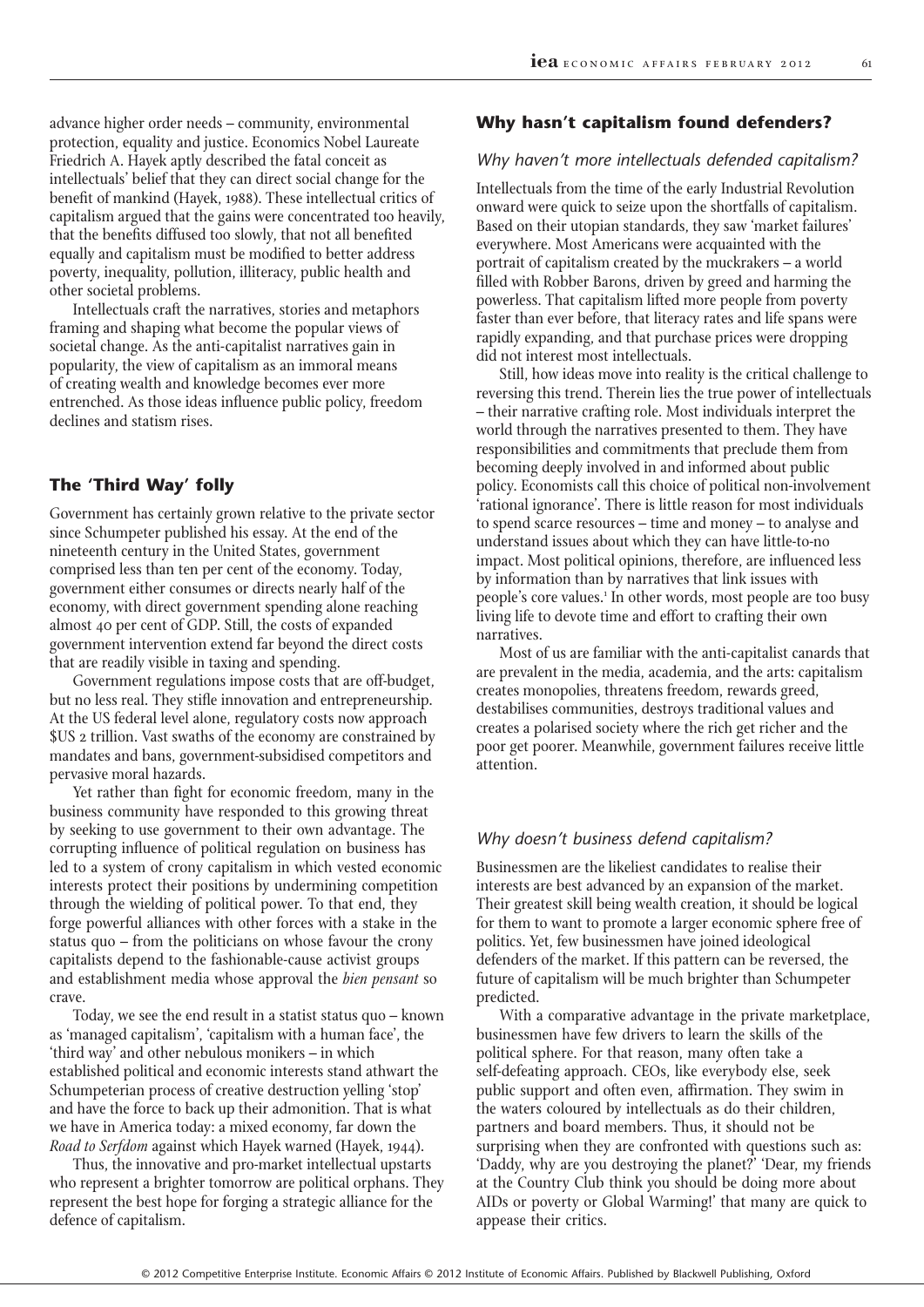As Schumpeter forsaw, the outcome of this cultural bias: '[Rather than educating its] enemies, [business] allows itself . . . to be educated by them. It absorbs the slogans of current radicalism and seems quite willing to undergo a process of conversion to a creed hostile to its very existence.... This would be most astonishing and indeed very hard to explain were it not for the fact that the typical bourgeois is rapidly losing faith in his own creed.

[Business leaders]... talk and plead – or hire people to do it for them; they snatch at every chance of compromise; they are ever ready to give in; they never put up a fight under the flag of their own ideals and interest.'

(Schumpeter, 1942, p. 161)

Entrepreneurs doubt the morality of their own endeavours and accept political restraints. They internalise the accusations flung against them and become, as Schumpeter described, 'state-broken'. It need not be this way; an alternative is clear to see. Businesses spend vast sums crafting and disseminating narratives to reach consumers, to persuade them that their products and services are good and worthwhile.

Why don't businesses seek to direct their advertising narratives to gain legitimacy? They are under political attack from government regulations as well as intellectual ideologues who blame them – and capitalism – for all society's problems. As much as they employ Vice Presidents of Environment, Community Relations, Public and Government Affairs, Employee Relations and a host of other political positions, businesses should similarly hire agents to legitimise their social role.

An automaker, for example, will find it worthwhile to convince Joan Consumer that her car is a good buy. Convincing Joan Citizen of the societal value of the automobile can go a long way toward making her less willing to accept the assertions of political attacks.

#### **Was Schumpeter right?**

Schumpeter's gloomy prognosis for the future of capitalism carried a silver lining of hope, even if he did not see it at the time. Properly mobilised, forces for economic liberty can mount a vigorous defence of capitalism and possibly even recapture some of the ground they have lost over the last century. What Schumpeter failed to consider was that some intellectuals would resist the allure of statism. Indeed, many have, and have provided the founding stores of intellectual ammunition on which we can draw today.

In the years following World War II, an array of classical liberal intellectuals emerged – members of the very class which Schumpeter warned would bring about capitalism's demise. Today, many of their names are well known: Ludwig von Mises, Ronald Coase, Milton Friedman, Friedrich Hayek and many others. These 'traitors to their class' fostered the creation of the public policy institutes, publications, and advocacy organisations that have helped define the free market movement as we know it today.

But they did not do it alone. Prompted by Hayek, Antony Fisher opened Britain's first think tank, the Institute of Economic Affairs (IEA), in 1955. Over the last 60 years, a flowering of classical liberal organisations has helped win some victories in the war of ideas.

The resources of our groups and the numbers of pro-market intellectuals remain much smaller than those of statist groups. Expressing them as a fraction of the total wealth of the world – wealth that economic liberal policies have made possible – illustrates the disparity well. The world's wealth is around \$US60 trillion whereas the cumulative budgets of all market-oriented policy groups optimistically amounts to only \$US600 million. That ratio is *ten to the minus five*! If the human body devoted such a small fraction of its energies to fending off bacterial and viral threats, to repairing damaged organs, to replacing dead cells, our survival would be doubtful.

Despite the imbalance, victory in the war of ideas is not determined by money but by the quality of the arguments, and free market ideas are received resoundingly well.

Crises create opportunities. As the economist Herbert Stein famously noted, 'If something cannot go on forever, it will stop.' The current pace of government growth cannot go on forever. The welfare-regulatory state is unsustainable as witnessed by Greece and Portugal in Europe to California and New Jersey in America. There is now a realistic opportunity, for the first time in decades, to restore rational policies. Classical liberal forces must ensure that, when public policy recrystallises, it is shaped in a freer mould.

If we accept the criticisms of the dominant intellectual class, capitalism will fade, as Schumpeter predicted. For that reason, we must create a counter-reformation of classical liberal intellectuals and business leaders, who work together to promote legitimising narratives about capitalism and instill its virtues in the hearts and minds of our global society.

Statists have been far more aggressive in uniting both their economic and intellectual forces, but that fact creates a template that could readily be followed by free market forces. Neither business nor classical liberal intellectuals need wage this struggle alone. There are, after all, intellectual defenders of capitalism. The IEA, CEI and a growing number of policy groups around the world are devoted to this cause.

Schumpeter presciently warned that capitalism would create an unholy alliance of anti-market intellectuals and rent-seeking businesses. But he did not envision challengers to that view – a holy alliance of classical liberal intellectuals and pro-market entrepreneurs. Competing on a more level playing field, integrating more effectively with like-minded classical liberals offers a promising resolution to Schumpeter's gloomy prediction.

Business and free market intellectuals together could create robust strategies to encourage experiments in the private sphere. To do so, the business community must understand the scope and consequence of their value in the political sphere. Incremental reforms that remove the rocks from the path to the future are the most likely way to restore capitalism and ensure a prosperous tomorrow. Emerging concerns and resources must be evaluated in the market – the world of voluntary exchanges – rather than in the public sphere.

If business is to become an effective ally, those of us in the intellectual world must find ways to reach them, alert them to their stake in the policy wars, the tsunami-size threats to their future, instruct them on more effective battle tactics, and demonstrate our value in that struggle. Business need not accept its role as a villain. As Schumpeter noted, '[H]istory is